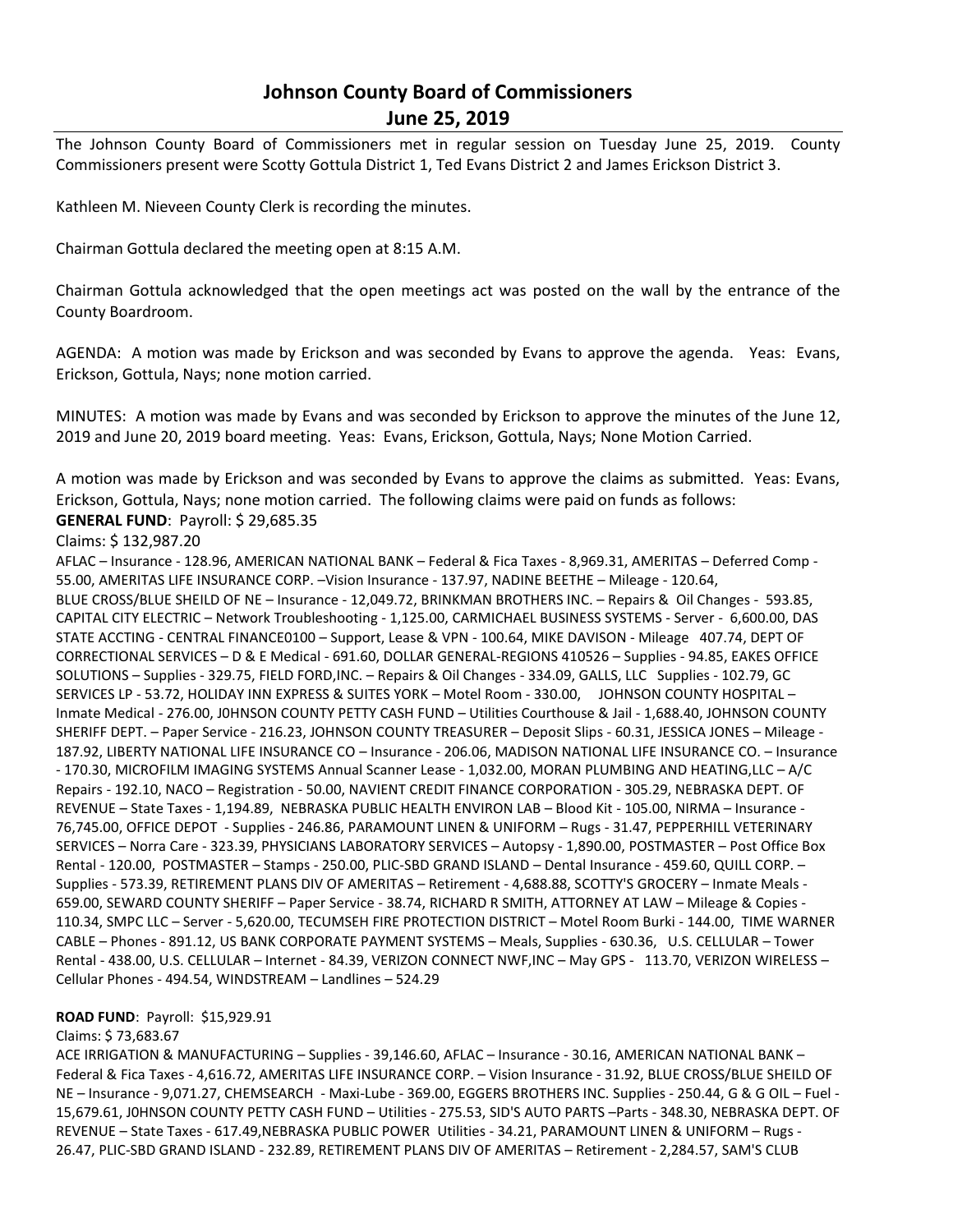MC/SYNCB – Fees - 2.00, SAPP BROTHERS PETROLEUM – DEF/Oil - 369.25, SENECA SANITATION – Trash Pickup - 60.00, U.S. CELLULAR – Internet - 77.87, VILLAGE OF STERLING – Utilities - 12.00, WASHINGTON NATIONAL INS COMPANY – Insurance - 9.25, WINDSTREAM Landline - 138.12

### **INHERITANCE TAX FUND:**

Claims: \$ 31,093.70 MARTIN MARIETTA MATERIALS – Flood Rock - 31,022.02, RICHARD R SMITH, ATTORNEY AT LAW – Mileage Ramos Trial - 53.82, U.S. CELLULAR – Back Up - 17.86

#### **911 EMERGENCY MANAGEMENT FUND:**

Claims: \$40.94 J0HNSON COUNTY PETTY CASH FUND – OPPD 911 Tower - 40.94

## **AMBULANCE SERVICE FUND:**

Claims: \$103.99 JET STOP INC – Fuel - 103.99

Highway Supt. Matt Schaardt was at the meeting. Matt informed the board that he is going to get bids for a new Motor Grader. Bids will be opened July 23, 2019 at 9:00 A.M.

Matt also discussed the FEMA 1<sup>st</sup> disaster paper work is done and into FEMA, Discussion on Culvert repairs around the county, and the HBP and STP funds were also discussed.

At 9:00 A.M. the fuel bids were opened and placed on file in the County Clerk's Office. One bid was received from G & G Oil Company. A motion was made by Erickson, and was seconded by Evans to approve the bid from G & G Oil Company as follows:

Tecumseh Shop Unleaded with 10% Ethanol \$2.199, Diesel Low Sulfur #2 on Road \$2.399 Cook, Crab Orchard, Elk Creek and Sterling Shops Diesel Low Sulfur #2 Off Road \$2.099 Yeas: Evans, Erickson, Gottula, Nays; none motion carried.

Bids were opened at 9:05 A.M. for the 2020 Scrap Tire Grant. Bids were received from Butler County Landfill Inc. Champlin Tire Recycling Inc., and Tire Cutters Inc. A motion was made by Evans, and was seconded by Erickson to approve the bid from the Tire Cutters Inc. in the amount of \$104.99 per ton for up to 75 tons. Yeas: Evans, Erickson, Gottula, Nays; none motion carried.

Emergency Manager Amanda Burki was present at the meeting to discuss the current FEMA Disaster, and to inform the board of the entire disaster projects which she is working on. The projects are the Roads, Rural Water with 9 sites, and Village of Sterling with 1 Bridge and the Village of Crab Orchard with the sewer ponds.

Jon Cannon Deputy Director for NACO was present to observe the meeting.

A motion was made by Evans, and was seconded by Erickson to approve the FY 2019-20 Agreement between Region V and Johnson County for Emergency Protective Custody Services. Yeas: Erickson, Evans, Gottula, Nays; none motion carried.

A motion was made by Evans, and was seconded by Erickson to approve the Appraisal Services Commercial and Industrial Property Contract with Tax Valuation Inc. in the amount of \$49,375.00. Yeas: Evans, Erickson, Gottula, Nays; none motion carried.

A motion was made by Evans, and was seconded by Erickson to approve the MFO Tax Rate for the Rural Fire Districts for the next 3 years at 0 .012951. Yeas: Evans, Erickson, Gottula, Nays; none motion carried.